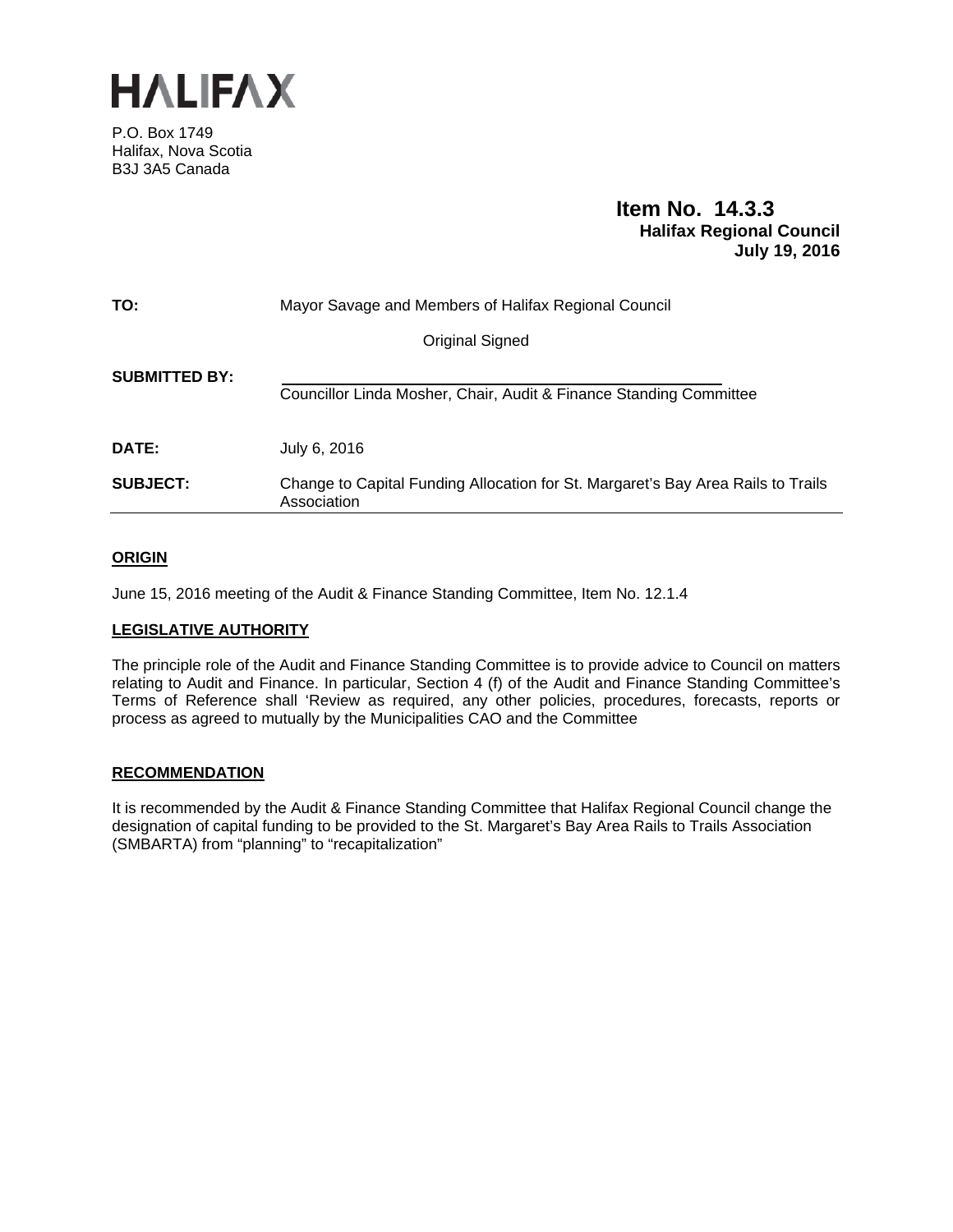# **BACKGROUND**

A staff report dated May 31, 2016 in relation to changing the capital funding allocation for St. Margaret's Bay Area Rails to Trails Association was before the Audit & Finance Standing Committee for consideration at its June 15, 2016 meeting.

For further information, please refer to the attached staff report dated May 31, 2016.

### **DISCUSSION**

The Audit and Finance Standing committee considered the staff report dated May 31, 2016 at its meeting held on June 15, 2016 and forwarded the recommendation to Halifax Regional Council as outlined in this report.

#### **FINANCIAL IMPLICATIONS**

As outlined in the attached staff report dated May 31, 2016

### **RISK CONSIDERATION**

As outlined in the attached staff report dated May 31, 2016.

### **COMMUNITY ENGAGEMENT**

All meetings of the Audit & Finance Standing Committee are open to the public. The agenda and reports are provided online in advance of the meeting.

### **ENVIRONMENTAL IMPLICATIONS**

Not applicable.

## **ALTERNATIVES**

The Audit & Finance Standing Committee did not discuss alternatives.

## **ATTACHMENTS**

1. Staff report dated May 31, 2016

A copy of this report can be obtained online at http://www.halifax.ca/council/agendasc/cagenda.php then choose the appropriate meeting date, or by contacting the Office of the Municipal Clerk at 902.490.4210, or Fax 902.490.4208.

Report Prepared by: Liam MacSween, Legislative Assistant, 902.490.6521.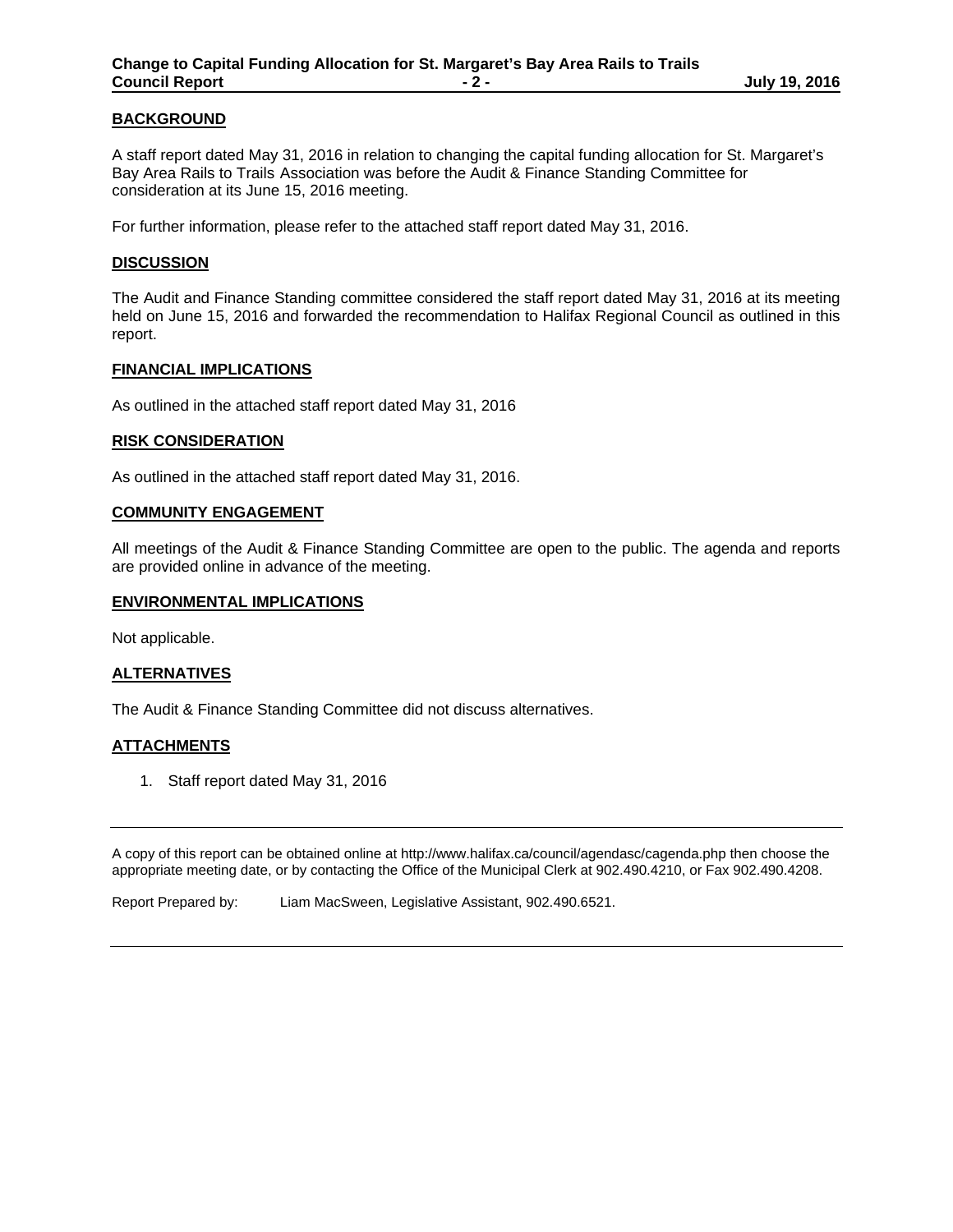

P.O. Box 1749 Halifax, Nova Scotia B3J 3A5 Canada

# **Attachment 1 Audit and Finance Committee June 15, 2016**

| TO:                  | Chair and Members of Audit and Finance Committee                                                |
|----------------------|-------------------------------------------------------------------------------------------------|
| <b>SUBMITTED BY:</b> | Original Signed                                                                                 |
|                      | Bruce Zvaniga, P.Eng., Director, Transportation and Public Works                                |
| <b>DATE:</b>         | May 31, 2016                                                                                    |
| <b>SUBJECT:</b>      | Change to Capital Funding Allocation for St. Margaret's Bay Area Rails to<br>Trails Association |

# **ORIGIN**

Request from St. Margaret's Bay Area Rails to Trails Association.

## **LEGISLATIVE AUTHORITY**

79 (1) The Council may expend money required by the Municipality for… (ah) playgrounds, trails, including trails developed, operated or maintained pursuant to an agreement made under clause 73(c), bicycle paths, swimming pools, ice arenas and other recreational facilities;

## **RECOMMENDATION**

It is recommended that the Audit and Finance Committee recommend that Regional Council change the designation of capital funding to be provided to the St. Margaret's Bay Area Rails to Trails Association (SMBARTA) from "planning" to "recapitalization".

## **BACKGROUND**

Halifax Reginal Municipality provides funding support to community trails associations who are members of the Halifax Regional Trails Association (HRTA) to support the construction, recapitalization and maintenance of active transportation greenways (also known as multi-use trails) that are identified as part of the regional greenways network from the Active Transportation Priorities Plan. There are approximately 25 members of HRTA.

The SMBARTA is a member of HRTA. They have a Letter of Authority from the Province of Nova Scotia to operate and maintain the 32km former rail corridor that extends from the Hubley area to the Hubbards area at the border between HRM and the District of Chester. This facility is not on municipal land and HRM has no role in its governance or operation; however, it is considered part of the active transportation network in the municipality.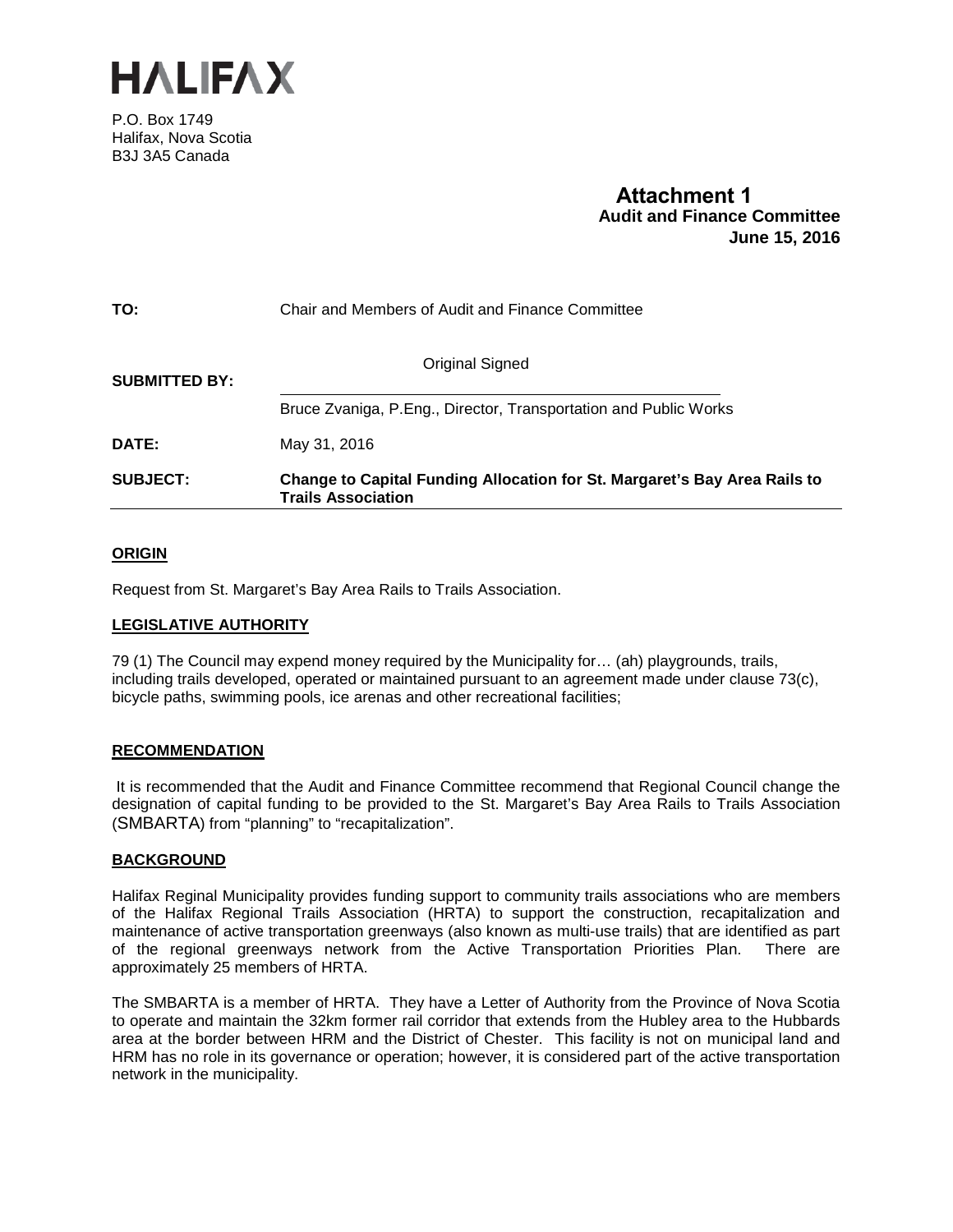The group is eligible for two streams of funding through HRM's support of HRTA member projects. These are:

1) annual maintenance funding to support core organization costs such as insurance and registration and a modest amount of maintenance funding (typically \$5,000 - \$10,000 per year).

In 2016-17 SMBARTA is receiving \$10,000 for maintenance of their facility;

2) capital funding to build new segments of AT greenway or recapitalize existing segments. In 2015 there were changes in the board membership and leadership of SMBARTA. The group decided to embark on a larger-scale improvement and recapitalization process. The Association determined that an estimated \$719,000 multi-year recapitalization initiative was required. SMBARTA applied through the HRTA funding process for \$50,000 in 2016-17 to support the first phase of this recapitalization.

Halifax staff recommended \$25,000 to be used to develop a functional plan for the facility.

Halifax staff had recommended \$25,000 to develop a broader facility plan for the following reasons:

- 1) Given that the quality of the trail surface had deteriorated, Halifax staff believed that a planning process would help the group understand the causes of this deterioration and identify measures that would minimize such deterioration in the future. The key issue is the ability to prevent damage caused by motorized vehicles. This would ensure that recapitalization funding from Halifax's AT capital budget would result in a facility that could be sustained at a comparable standard and cost as other AT facilities funded by the municipality;
- 2) Comprehensive, community-based trail/greenway planning exercises have been funded by HRM through the Regional Trails Program and preceded major greenway investments by Halifax for the past six years. Such planning exercises have helped to establish the conditions for longer term success in facility development and enhancements and provide information to inform staff funding recommendations; and,
- 3) With SMBARTA about to engage on a large, \$719,000 recapitalization process, such a planning process would provide a solid basis upon which to assess funding requests in future years. It would also help address Council requests for reports on how the Trail could improve connectivity with adjacent origins and destinations in support of AT objectives.

These plans have been very helpful to inform decision-making on capital investments. Plans have been developed for the Chain of Lakes Greenway, the Sackville Greenway, the Penhorn Greenway, Bissett-Cole Harbour Greenway and Active Transportation facilities in Porters Lake.

## **DISCUSSION**

The quality of the St. Margaret's Bay Rails to Trails facility has deteriorated since it was initially converted from a former rail bed to a trail facility in the late 1990's. The trail has a gravel and crusher dust surface. While the trail is generally passible for pedestrians and bicyclists, many sections are deeply rutted and there are large potholes. The facility requires recapitalization if it is to be maintained to a similar standard as other parts of Halifax's active transportation greenway network.

SMBARTA currently has secured \$40,000 from the provincial government's Off-Highway Vehicle Infrastructure Fund, \$40,000 from the provincial government's RFD fund and \$5,000 from the TD Canada Trust Friends of the Environment Fund to support resurfacing of the facility in 2016-17. The facility is also being proposed for funding by Bicycle Nova Scotia for provincial Blue Route funding.